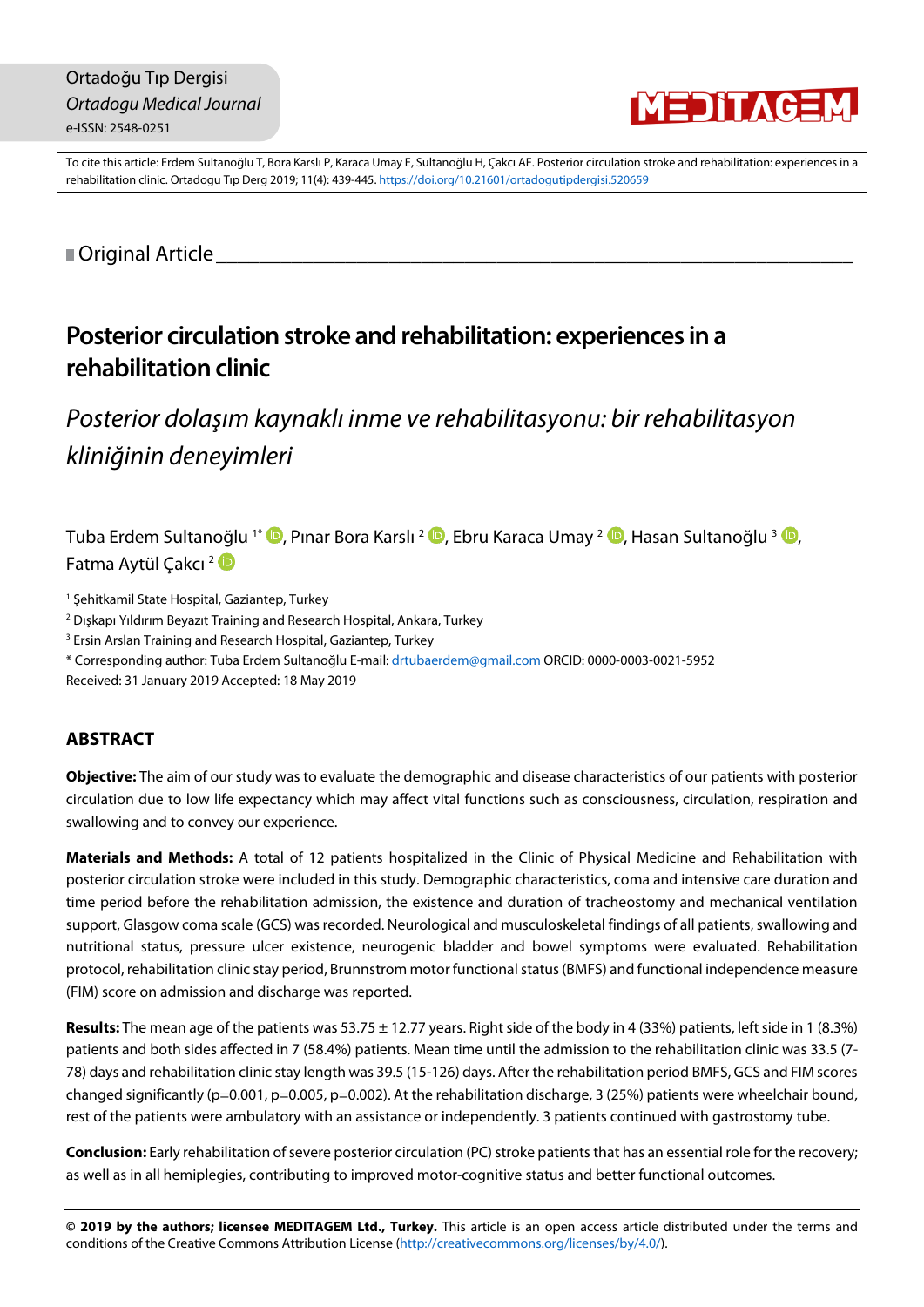## Erdem Sultanoğlu et al. / Posterior circulation stroke and rehabilitation

In our study, the demographic and disease characteristics of patients with stroke who had low life expectancy and posterior circulation with serious medical complications were evaluated. It was concluded that starting early rehabilitation program might be important in terms of motor functions, cognitive functions and functional independence asin all other hemiplegic patients.

**Keywords:** posterior circulation, stroke, rehabilitation

## **ÖZ**

**Amaç:** Çalışmamızın amacı bilinç, dolaşım, solunum ve yutma gibi hayati fonksiyonları etkileyebilen ve yaşam beklentisi düşük olan posterior sirkulasyon kaynaklı inmeli hastalarımızın demografik ve hastalık özelliklerinin değerlendirilmesi ve deneyimlerimizin aktarılmasıdır.

**Gereç ve Yöntem:** Çalışmamızda, kliniğimizde yatarak takip edilen, posterior sirkulasyon kaynaklı inmeli 12 hasta alındı. Hastaların demografik özellikleri, koma ve yoğun bakım süresi, kliniğimize kabule kadar geçen süre, trakeostomi ve mekanik ventilasyon desteği varlığı ve süresi, Glaskow koma skalası (GKS) düzeyi gibi hastalık özellikleri kaydedildi.

Hastaların kabulündeki nörolojik ve kas iskelet sistemi ile konuşma, yutma, nütrisyon, bası yarası, mesane ve bağırsak muayene bulguları değerlendirildi. Hastalara uygulanan rehabilitasyon yöntemleri, kliniğimizde kalış süresi ile kliniğimize kabul ve taburculuk sırasındaki Brunnstrom motor fonksiyonel seviye (BMFS) ve fonksiyonel bağımsızlık ölçeği (FBÖ) düzeyi kaydedildi.

**Bulgular:** Çalışmaya alınan hastaların yaş ortalaması 53,75±12,77 yıldı. Hastaların 4'ünde (%33,3) sağ, 1'inde (%8,3) sol, 7'sinde (%58,4) ise hem sağ hem de sol taraf etkilenmişti. Kliniğimize kabule kadar geçen süre ortalama 33,5 gün olup uygulanan fizik tedavi süresi 39,5 gündü (15-126 gün). Hastalara uygulanan rehabilitasyon programı sonrasında; BMFS, GKS ve FBÖ düzeylerindeki değişim anlamlı olarak bulundu (sırasıyla p=0,001, p=0,005, p=0,002). Hastaların tedavi sonrasında 3'ü (%25) tekerlekli sandalye seviyesinde, diğerleri destekli/desteksiz ambule olarak taburcu edildi. Hastaların 3'ünde beslenmeye gastrostomi yöntemi ile devam edildi.

**Sonuç:** Yaşam beklentisi düşük olabilen ve ciddi medikal komplikasyonlarla seyredebilen posterior sirkulasyonu içeren inmeli hastaların demografik ve hastalık özelliklerinin değerlendirildiği çalışmamızda; erken dönem rehabilitasyon programına başlamanın diğer tüm hemiplejik hastalarda olduğu gibi motor fonksiyonlar, bilişsel fonksiyonlar ve fonksiyonel bağımsızlık yönünden önemli olabileceği sonucuna varıldı.

**Anahtar kelimeler:** posterior dolaşım, inme, rehabilitasyon

## **INTRODUCTION**

The blood supply to the brain is provided by the internal carotid artery and vertebrobasillar system. The circle of Willis is an anastomotic network between these arterial systems sits at the base of the brain [1]. Posterior cerebral artery is responsible for blood supply to the thalamus, temporal and occipital lobes, optic radiation and subcortical sections of this regions; while two vertebral arteries join to form the basillar artery at the pontine base that supply blood to the brainstem and cerebellum [2].

Stroke is the most common serious neurological problems all over the world. Mortality rates for stroke are about 8%- 38%; as hemispheric stroke represents the 80%-86% of this

rate. Also posterior circulation (PC) stroke carries mortality over 90% [3].

Posterior circulation stroke mostly resulting in bilateral findings, contrary to the hemispheric infarctions which is leading to unilateral clinical findings. Occasionally cerebellar symptoms accompany by the asymmetric bilateral corticospinal findings [4-5]. Symptoms of posterior circulation stroke have a wide spectrum including alterations in consciousness such as coma and somnolance; respiratory and circulatory dysfunction, sypmtoms of cranial nerve involvement such as facial paralysis, dysarthria, dysphagia, diplopia, nystagmus, ataxia, imbalance, vertigo, hemi-tetraparesis and hemi-tetra hypoesthesia.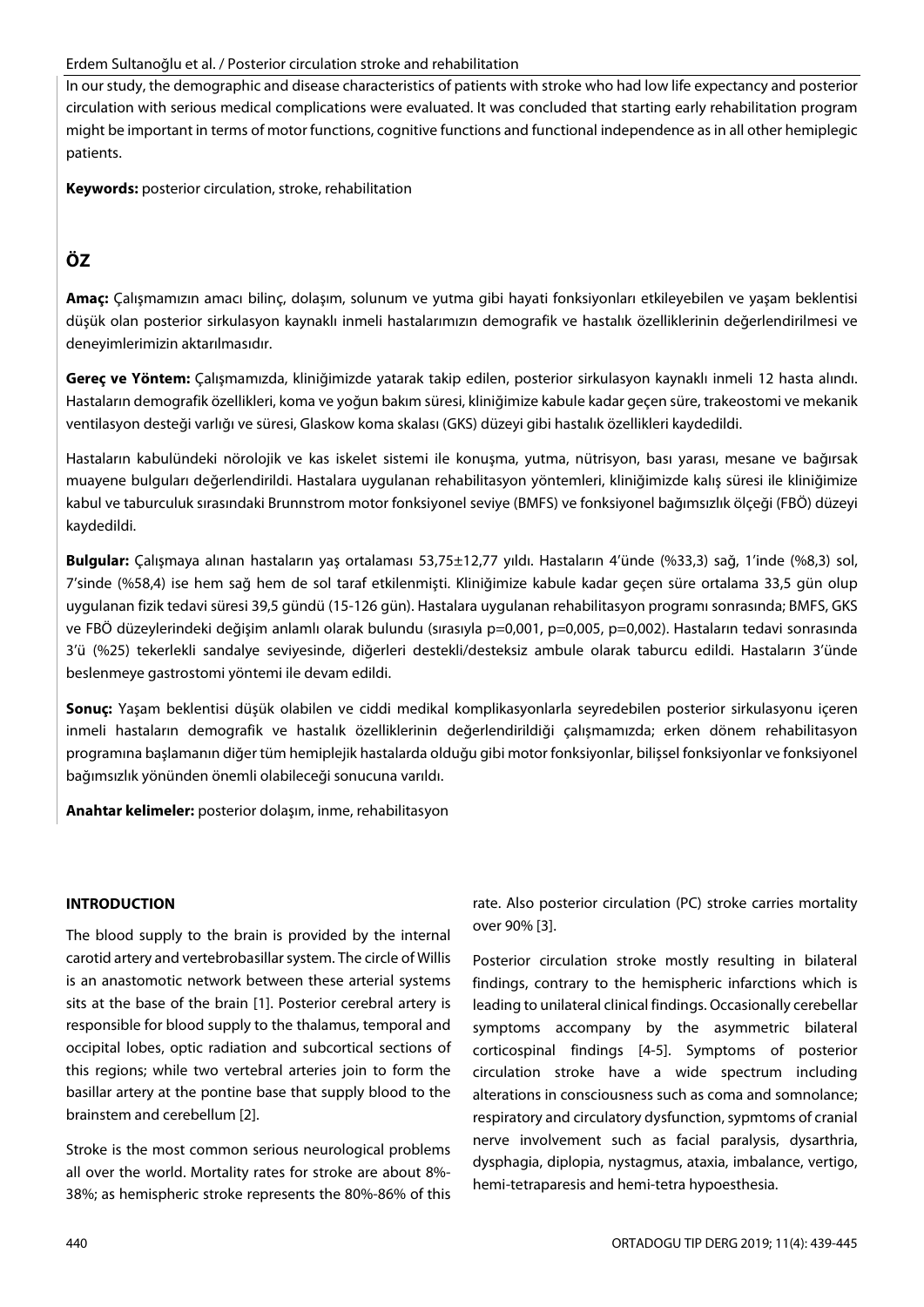In the literature, small number of studies placed about the rehabilitation of PC stroke covering the execution of vital functions such as consciousness, circulation, respiration and swallowing, although many studies investigated the effects of the hemispheric stroke rehabilitation. Because life expectancy is low and there are serious medical complications [6-8]. Previous studies about the PC stroke rehabilitation mostly included patients with unilateral motor and sensory deficits without serious cranial nerve and respiratory dysfunction [3,7-8]. Unlike the literature, this study aimed to investigate the effects of early rehabilitation besides the medical treatment in non-ambulatory PC stroke patients with serious respiratory and swallowing dysfunctions.

### **MATERIALS AND METHODS**

Total of 12 patients hospitalized in the Clinic of Physical Medicine and Rehabilitation with posterior circulation stroke between the years 2013-2015 were included in this study. Inclusion criteria of the study are age between 18-80 years, poststroke duration lessthan 90 days, first ischemic or hemorrhagic stroke survivors; exclusion criteria are known psychiatric and progressive neurological disorders, Alzheimer disease-dementia, severe cognitive dysfunction, mental and prestroke physical dependency in daily living activities, severe polyneuropathy, amputation, metastatic and nonmetastatic tumoral disease in the last 5 years, hypoxic and anoxic brain injury after cardiac arrest, travmatic intracranial hemorrhage and stroke affecting other than the PC.

Subjects were informed about the study procedure and they consented to participate. The study protocol was approved by the local institutional ethical committee (Date: 03/11/2014- No:17/08), and conducted in accordance with the principles of the Helsinki Declaration.

Sociodemographic characteristics of all patients were recorded as age, sex, educational level, occupational and economic status, dominant hand, comorbidities, previous operations, cigarette and alcohol usage; also disease characteristics were recorded as lesion type and location in magnetic resonance imaging (MRI), time of admission to hospital after stroke event, Glasgow coma scale (GCS) score on admission, coma and intensive care unit (ICU) stay period, requirements and duration of supplemental oxygen, tracheostomy, mechanical ventilation, nasogastric (NG) feeding and percutaneous gastrostomy. Prestroke physical activity levels of patients on the basis of working hours and prestroke job classified as "sedantary, light, moderate and high intensity".

Neurological examination findings were noted as level of consciousness, cooperation and orientation. Speech problems, difficulty of understanding, reading, writing, nomenclature and repetition were evaluated and reported as slurred speech or not. Star cancellation test was used to detect the presence of neglect. The star cancellation test is a screening tool that was developed to detect the presence of unilateral spatial neglect in patients with stroke [9]. It involves patients searching for stars and marking them with a pen on a sheet of paper. Additionally, ataxia was detected by neurological examination.

Gross motor functional status were classified according to head control, sitting balance with and without support, standing and walking level. Participants were divided in to six groups in terms of activity level as bedridden, wheelchair bound, ambulatory with single or double-support and independently. Besides that, range of motion limitation, sensory deficits, bladder and bowel incontinence, pressure ulcer, malnutrition status and presence of dysphagia by the help of bedside swallowing screen and fiberoptic endoscopic examination were identified.

GCS and Brunnstrom motor functional stage (BMFS) were recorded at admission and discharge. BMFS that is identified 1-6 stage emphasizes the flexor-extansor synergic pattterns and isolated joint movements [10]. Stage 1 is defined as active movement cannot be elicited reflexively with facilitatory stimulus or volitionally and stage 6 is defined as coordination and patterns of movement can be near normal [11].

Functional independence measure (FIM) score were reported at admission and discharge. The scale includes self care (feeding, grooming, bathing, toileting), sphincter control (bladder and bowel management), mobility (bed, chair, wheelchair, toilet, shower), locomotion (walking/wheelchair, stairs, community access), communication (comprehension, expression) and psychosocial adjustment (social interaction, problem solving, memory etc.) items. Each item is scored from 1 to 7; possible scores range from 18 to 126, with higher scores indicating more independence [12,13].

## **Treatment Protocol**

All patients underwent a rehabilitation program for five days per week which was including conventional and neurophysiological therapies. The total treatment time was at least 15 days and according to tolerability of patients it was conducted for 60-120 min per day. Previously patients were trained for sitting on the edge of a bed; if this was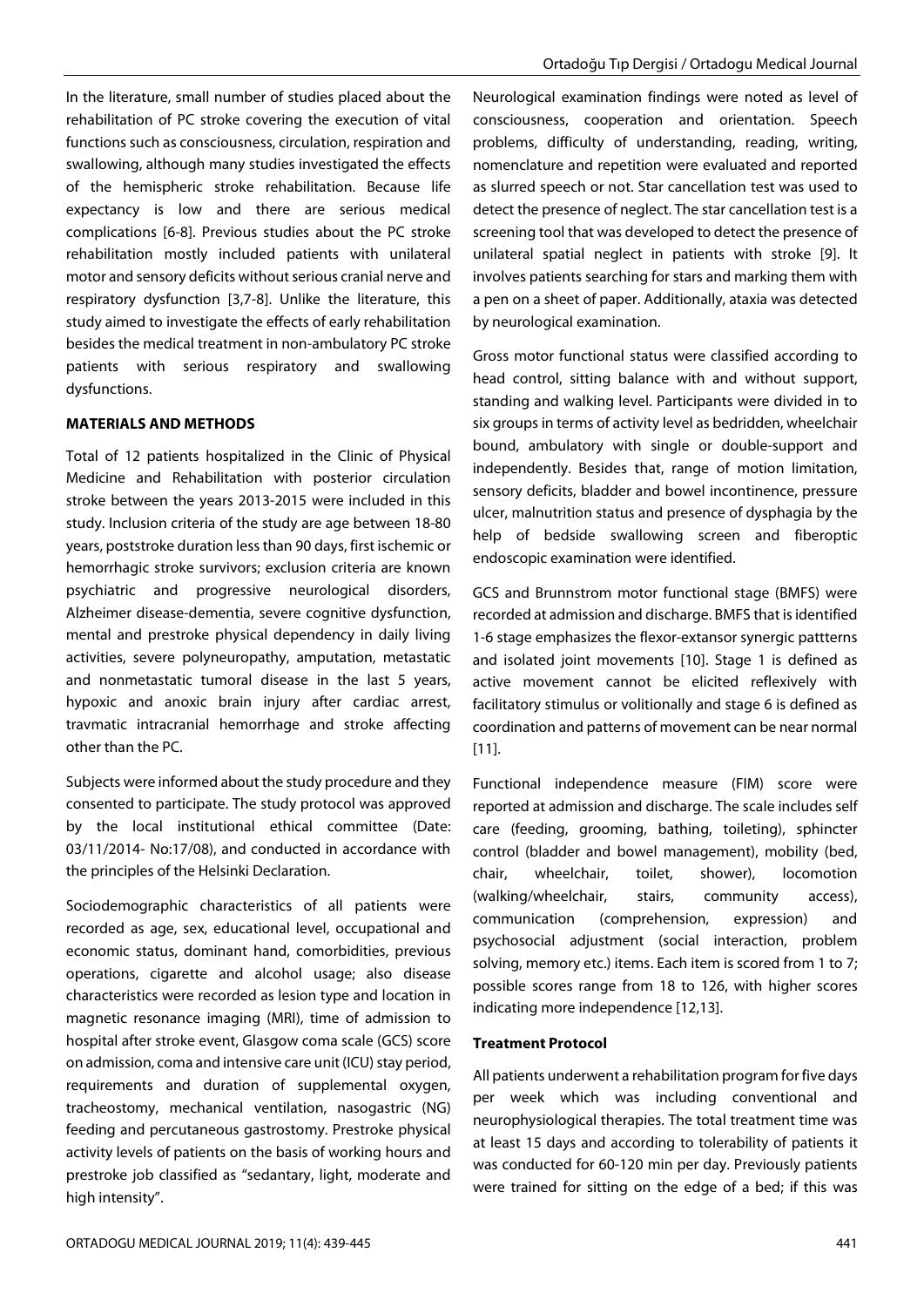**Table 1.** Sociodemographic Characteristics of The Patients

| $N=12$                         | Mean ±SD    |
|--------------------------------|-------------|
| Age (years)                    | 53.75±12.77 |
| Sex                            |             |
| Female                         | 4 (33.3)    |
| Male                           | 8(66.7)     |
| <b>Education</b>               |             |
| <b>Illiterate</b>              | 0           |
| 5 years education              | 6(50)       |
| 8 years education              | 1(8.3)      |
| 11 years education             | 3(25)       |
| >11 years education            | 2(16.7)     |
| <b>Occupation</b>              |             |
| Housewife                      | 1(8.3)      |
| <b>Teacher</b>                 | 2(16.7)     |
| Engineer                       | 1(8.3)      |
| Self employment                | 8(66.7)     |
| <b>Income Status</b>           |             |
| Low                            | 6(50)       |
| Intermediate                   | 4 (33.3)    |
| High                           | 2(16.7)     |
| Comorbidity                    |             |
| Hypertension                   | 8(66.7)     |
| <b>Diabetes Mellitus</b>       | 3(25)       |
| <b>Heart Disease</b>           | 4(3.3)      |
| Hyperlipidemia                 | 2(16.7)     |
| Hypothyroidism                 | 1(8.3)      |
| <b>Surgical History</b>        |             |
| No operation history           | 9 (75)      |
| Bypass surgery                 | 2(16.7)     |
| Appendectomy                   | 1(8.3)      |
| <b>Smoking</b>                 |             |
| Non smoker                     | 8(66.7)     |
| Current smoker                 | 4(33.3)     |
| <b>Alcohol consumption</b>     | 0           |
| <b>Physical Activity Level</b> |             |
| Sedentary                      | 0           |
| Light                          | 0           |
| Moderate                       | 4(33.3)     |
| High                           | 8(66.7)     |

SD: Standard Deviation

achieved, standing on tilt table and/or paralel bar and weight transfer exercises were practiced; limb loading, shifting back and forward exercises were conducted. When these activities were achieved, ambulation practice was started. After that going up and down the stairs and balance training were conducted.

Functional electrical stimulation administered to improve muscle strength, develop active movement and gain joint proprioceptive sensation in the early stages. To reduce the hand edema, intermittent pneumatic compression neuromuscular stimulation and continuous passive motion device were used. In the early period ROM exercises started while motor functionality improved active exercises, coordination, empowerment and skills training were added.

#### **Table 2.** Characteristics of Patients Related to Stroke

| $N=12$                                                                  | Mean ±SD        |
|-------------------------------------------------------------------------|-----------------|
| <b>Lesion type</b>                                                      |                 |
| Ischemic                                                                | 10(83.3)        |
| Hemorrhagic                                                             | 2(16.7)         |
| <b>Lesion location</b>                                                  |                 |
| Mesencephalon                                                           | 2(16.7)         |
| Pons                                                                    | 7(58.3)         |
| Medulla Oblongata                                                       | 8(66.7)         |
| Cerebellum                                                              | 5(41.7)         |
| Poststroke admission time to the hospital (days)                        | $1.12 \pm 1.35$ |
| <b>Coma duration (days)</b>                                             | 16.16±24.96     |
| <b>Admission GCS (3-15)</b>                                             | $7.41 + 4.25$   |
| <b>ICU duration (days)</b>                                              | 33.22±31.08     |
| Tracheostomy (n%)                                                       | 3(25)           |
| <b>Tracheostomy duration (days)</b>                                     | 44.33±23.50     |
| <b>Mechanical Ventilation (n%)</b>                                      | 7(58.3)         |
| <b>Duration of mechanical ventilation (days)</b>                        | 23.49±22.00     |
| Supplemental oxygen requirement (n%)                                    | 4(33.3)         |
| Nasogastric feeding (n%)                                                | 5(41.7)         |
| <b>Nasogastric feeding(days)</b>                                        | 14.06±9.50      |
| Percutaneous gastrostomy (n%)                                           | 5(41.7)         |
| Percutaneous gastrostomy duration (days)                                | 68.42+45.41     |
| CD: Ctandard Doviation CCC: Classow same scale ICL: Intensive Carollait |                 |

Standard Deviation, GCS: Glasgow coma scale, ICU: Intensive Care Unit

Data analysis was performed with SPSS for IBM 11.5 version. For descriptive statistics, the data were shown as the mean±standard deviation for the continuous variables, and as the number of cases (n) and percentage (%) for nominal variables. For comparison of repetitive measurements with in the groups, Wilcoxon Signed Rank Test was used for nonparametric data with non-normal distribution. A p value less than 0.05 was considered statistically significant. At the end of the study, admission and discharge GCS, BMFS and FIM scores were compared.

## **RESULTS**

A total of 12 participants mean age was 53.75±12.77 years; 8 (66.7%) of them were male and 4 (33.3%) of them were female. Sociodemographic characteristics of the patients presented in **Table 1**.

One half of patients (n=6, 50%) had 5 years education and low income status. Mostly defined comorbity was hypertension (n=6, 50%) and high activity level was reported at 8 (66.7%) patients.

Characteristics of patients related to stroke presented in **Table 2**.

The right body side of 4 (33.3%) patients, left side of 1 (8.3%) patients and both right and the left sides of 7 (58.4%) patients affected a result of stroke, on cranial MRI images bilateral brain stem involvement of 6 patients (50%) were observed. Tracheostomy cannula was present in 3 (30%)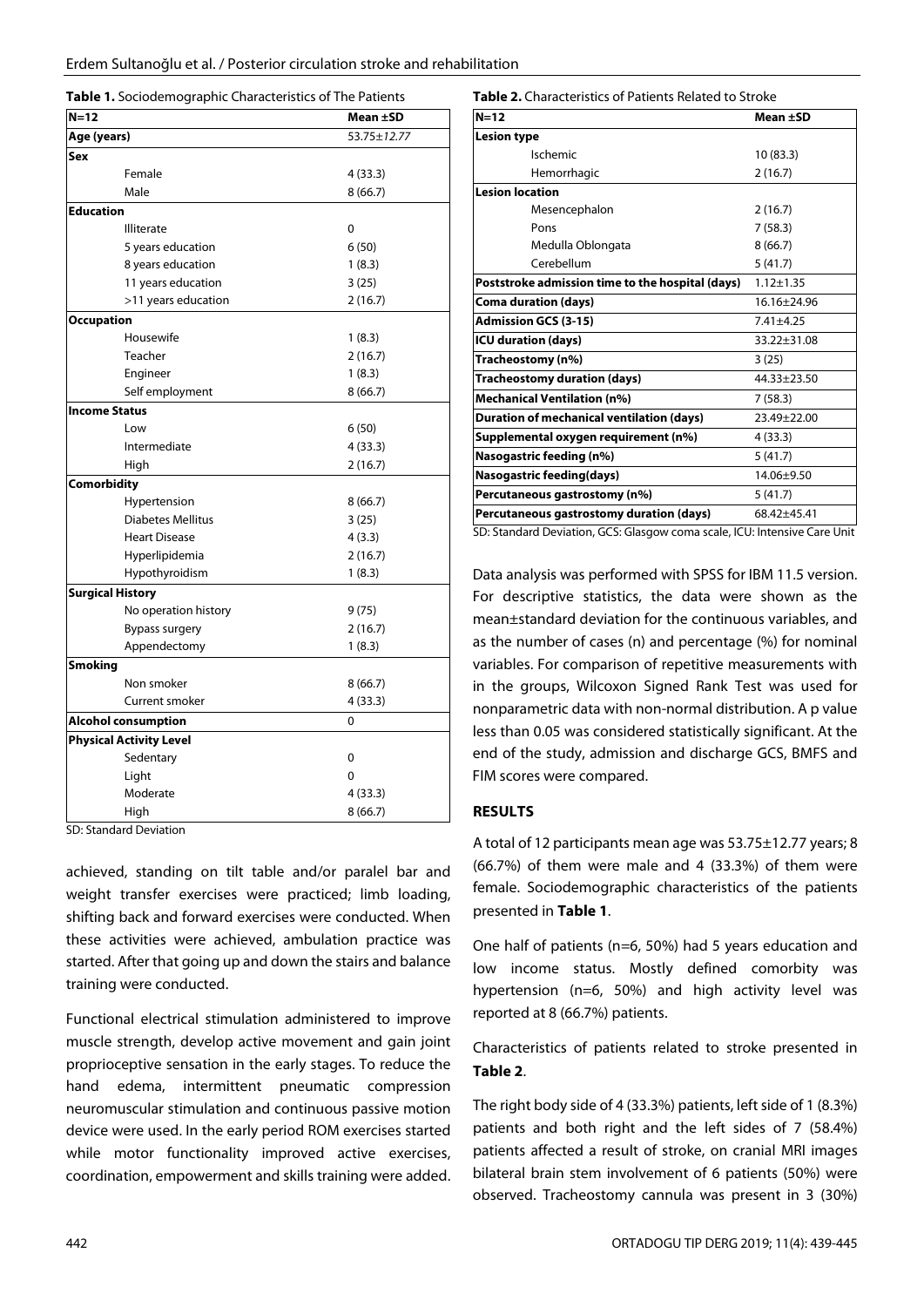**Table 3.** Neurological and Physical Examination Findings

| $N=12(%)$                            |           |
|--------------------------------------|-----------|
| <b>Consciousness</b>                 |           |
| No disturbance                       | 12 (100)  |
| Cooperation                          |           |
| No disturbance                       | 3(41.7)   |
| <b>Orientation</b>                   |           |
| No disturbance                       | 5(41.7)   |
| <b>Activity Level</b>                |           |
| Bedridden                            | 5(41.7)   |
| Wheelchair                           | 3(25)     |
| Standing                             | 1(8.3)    |
| Double support                       | 3(25)     |
| Single support                       | 0         |
| Independent ambulation               | 0         |
| <b>Ataxia</b>                        | 8(66.7)   |
| <b>Gross Motor Functional Status</b> |           |
| Head control                         | 3(25)     |
| Sitting with support                 | 2(16.7)   |
| Sitting without support              | 3(25)     |
| Standing level                       | 4(33.3)   |
| Walking level                        | 0         |
| <b>Range of Motion Limitation</b>    |           |
| Present                              | 0         |
| <b>Superficial Sensation</b>         |           |
| Normal                               | 1(8.3)    |
| Hypoesthesia                         | 11 (91.7) |
| <b>Visual Problem</b>                | 3(25)     |
| <b>Speech Impairment</b>             | 9(75)     |
| <b>Neglect</b>                       | 0         |
| Ataxia                               | 0         |
| <b>Dysphagia</b>                     | 9(75)     |
| <b>Bladder incontinence</b>          | 6(50)     |
| <b>Bowel incontinence</b>            | 6(50)     |
| Pressure ulcer                       | 2(16.7)   |
| Malnutrition                         | 8(66.7)   |

patients, NG and percutaneous gastrostomy feeding in 5 (41.7%) patients and oral intake in 2 (16.6%) patients. The average time from admission to rehabilitation clinic patients was 33.5 days.

Distribution of neurological and physical examination findings of patients presented in **Table 3**.

At admission to rehabilitation clinic 5 (41.7%) patients were bedridden and none of the patients (n=0) was ambulatory. Varying levels of speech disturbances in 9 (75%) patients and malnutrition in 8 (66.7%) patients were detected.

The comparison of pretreatment and posttreatment GCS, FIM, BMFS scores were shown in **Table 4**.

Average rehabilitation clinic stay duration of patients was 39.5 days; after rehabilitation program GCS, BMFS and FIM scores changes found significant ( $p = 0.001$ ,  $p = 0.005$  and  $p$  $= 0.002$ ).

**Table 4.** Pretreatment and Posttreatment GCS, FIM, BMFS Scores Comparison

|            |                           | Pretreatment<br>mean $\pm$ SD | <b>Posttreatment</b><br>mean $\pm$ SD | р<br>value |
|------------|---------------------------|-------------------------------|---------------------------------------|------------|
|            | <b>BMFS</b> (median, IQR) |                               |                                       |            |
|            | Upper ekstremity          | $2.75 + 1.95$                 | $3.83 + 2.03$                         | 0.001      |
|            | Lower extremity           | $2.83 + 1.85$                 | $4.33 \pm 1.96$                       | 0.001      |
|            | Hand                      | $2.66 + 1.96$                 | $3.91 \pm 2.06$                       | 0.001      |
| GCS        |                           | $7.41 + 4.25$                 | $12.83 + 2.40$                        | 0.005      |
| <b>FIM</b> |                           | $51.72 + 34.66$               | $68.50 + 35.92$                       | 0.002      |

BMFS: Brunstroom motor functional status, GCS: Glasgow coma scale, FIM: functional independence measure

At discharge from rehabilitation clinic, 3 (25%) of the patients at wheelchair level and rest of them had supported or non supported ambulation. Only 3 of the patients continued with percutaneous gastrostomy.

## **DISCUSSION**

PC stroke that is a rare type represents approximately 23% of all ischemic strokes [14]. Although symptoms vary according to the affected brainstem region, mostly vital signs such as circulatory and respiratory dysfunction and less extremity involvement, but more mortality than cortical hemispheric stroke occur in PC stroke. Therefore, first priority in acute management of the patient with a PC stroke is preservation of vital functions and they are frequently followed in ICU or neurology clinics.

The acceptance of these patients to rehabilitation clinic is often after the first three months that is the time of the majority of neurological recovery occurs [1]. Recent studies about cortical hemispheric stroke have shown that early initiation of rehabilitation improve functional recovery [15,16]. There is no study on the influence of early rehabilitation on PC stroke recovery. Consequently, this study aimed to investigate the effect of early rehabilitation on functional gains of 12 PC stroke patients accepted at first three months.

Similar to the previous studies majority of this study population was male and there were stroke associated risk factors such as hypertension, diabetes mellitus, heart disease, previous stroke history, smoking; hypertension was found most frequent risk factor [6,17,18].

Although previous studies about PC stroke point out different notifications in terms of location, mostly involved area is pons and ischemic type mostly reported [6,7,17]. Similarly our study mostly involved ischemic type, pons and medulla oblongata were mostly affected brainstem regions. Consistent with these location, 58.3% of patients were requiring mechanical ventilation and 30% had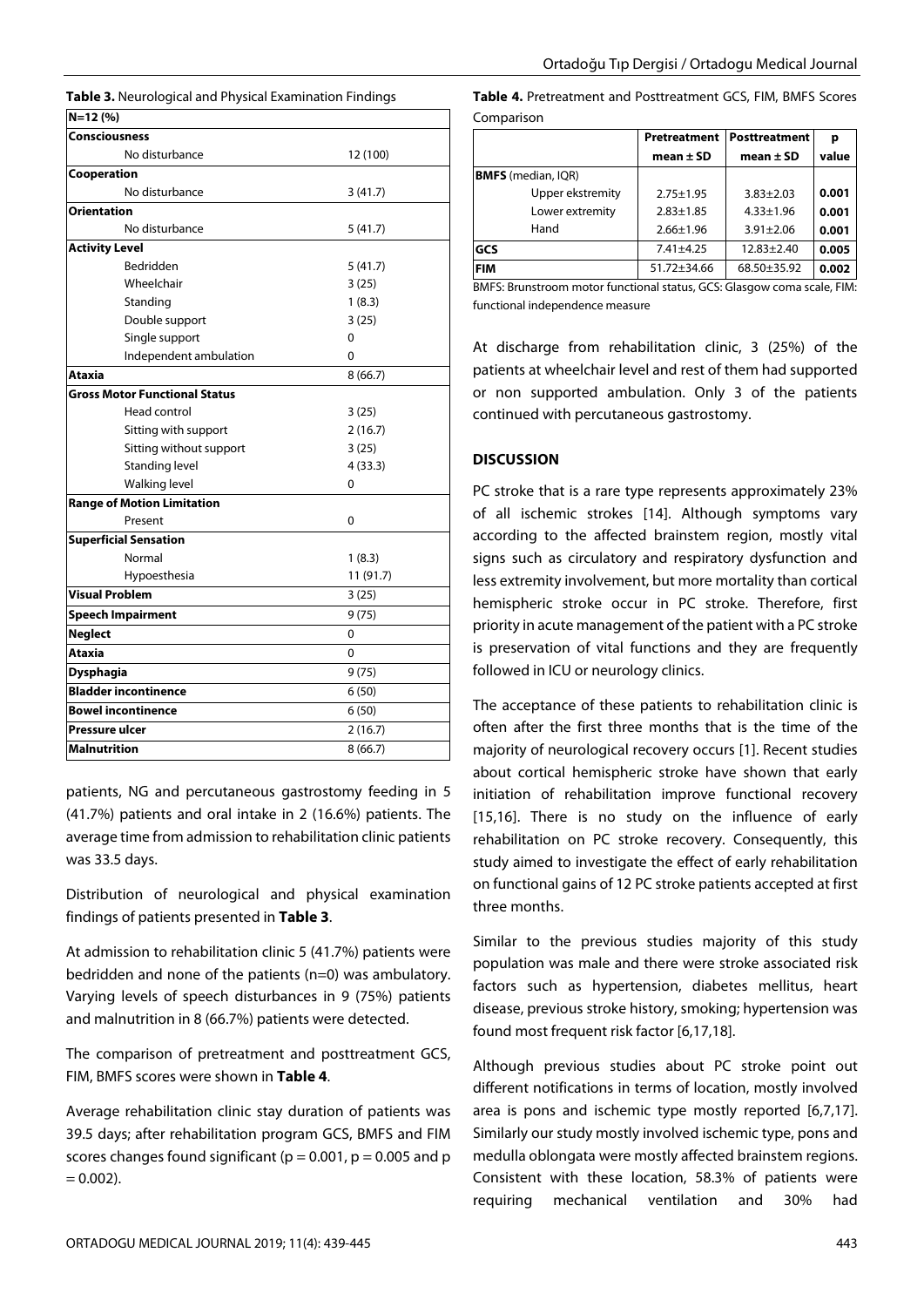tracheostomy cannula during acceptance to the rehabilitation clinic. Furthermore, dysphagia, speech and balance disorders incidence rates were high concordant with the literature. Mean pretreatment GCS scores of our patients was  $7.41 \pm 4.25$ .

PC stroke related studies mostly reported motor, sensory and cognitive impairments and also these studies have shown that physiotherapy, speech and occupational therapy three hours daily for average 30 days increased FIM scores significantly. As a result, 62% of patients were discharged independently in daily living activities [6]. In another study, with the help of poststroke rehabilitation program for average 41 days, 93% of patients performed basic daily living activities independently [17]. These studies indicated that certain factors related to the patient and rehabilitation program influencing the functional outcome [6,17]. Ng et al. investigated posterior cerebral artery originated 89 stroke patients retrospectively in their study; young age, male gender, long hospital stay duration and higher FIM scores at admission were found related to better functional results and predictive for patients discharge. Low FIM scores at admission and discharge indicated more medical complications, major neurological deficits and medical comorbidities; ultimately poor functional ability [17].

Related studies mostly involved mobile patients but having balance problems as ataxia [6,17]. However, unlike the literature our study mostly consisted of immobile patients and also 41.7% were completely bedridden. At the discharge, 25% of our patients were at wheelchair level and the others were at supported or unsupported ambulation level. Although, there were major neurological defisicts in our study population, posttreatment motor functionality which was assessed with FIM was improved significantly. Mean FIM score reported 65 at admission in researches, while in this study posttreatment FIM score was 68.5 that was improved significantly compared to pretreatment values. Also motor functional level of patients which was assessed with BMFS improved significantly. At admission only two patients had oral feeding in this study group, in consistent with the literature in which dysphagia reported to be 40-50% in PC stroke [16]. In this type of stroke, more severe dysphagia observed with lower healing rates [19]. At the end of this study, only three patients continued gastrostomy feeding, but oral feeding started in nine of the participants with modifications.

## **CONCLUSION**

Early rehabilitation of severe PC stroke patients that has an essential role for the recovery; as well as in all hemiplegies, contributing to improved motor- cognitive status and better functional outcomes**.** For this reason, we aimed to evaluate the demographic and disease characteristics of patients with posterior circulation-induced stroke, follow up our experience in our clinic.

The most important limitations of this study were relatively small number of patients and inability to divide and compare the subgroups based on anatomic location of lesion. Also, it is necessary to compare patients who are taken to early and late rehabilitation to prove it at the study level. This was impossible because only early rehabilitation program was applied to our stroke unit in our clinic. To demonstrate the treatment efficacy of these patients followed in rehabilitation clinic, further studies in large population samples are needed.

## **DECLARATION OF CONFLICT OF INTEREST**

The authors received no financial support for the research and/or authorship of this article. The authors declare no conflict of interest.

## **REFERENCES**

- 1. Osborn AG. Diagnostic cerebral angiography. 2<sup>nd</sup> ed. Philadelphia: Lippincott Williams Wilkins; 1999.
- 2. Dalyan Aras M, Çakçı A. İnme rehabilitasyonu. In: Oğuz H, Dursun E, Dursun N ed. Tıbbi Rehabilitasyon. Nobel Tıp Kitabevi, İstanbul 2004:589-617.
- 3. Caplan L. Posterior circulation ischemia: then, now, and tomorrow. Stroke 2000;31:2011-2023.
- 4. Brandstater ME. In: Delisa JA, Gans BM, ed. Rehabilitation Medicine principles and practice. 3<sup>rd</sup> ed. Philedelphia: Lipincott; 1998.
- 5. Çoban O. Serebrovasküler Hastalıklar. In Öge EA, Bahar Zarko S. eds. Nöroloji Nobel Tıp Kitabevi, 2004; p: 20-1- 193-9.
- 6. Robert T, Norine F, BASc, Timothy D, Hillel F. Clinical Characteristics of Patients with Brainstem Strokes Admitted to a Rehabilitation Unit. Arch Phys Med Rehabil 2002;83:1013-16.
- 7. Chua KS, Kong KH. Functional outcome in brainstem stroke patients after rehabilitation. Arch Phys Med Rehabil 1996;77:194-7.